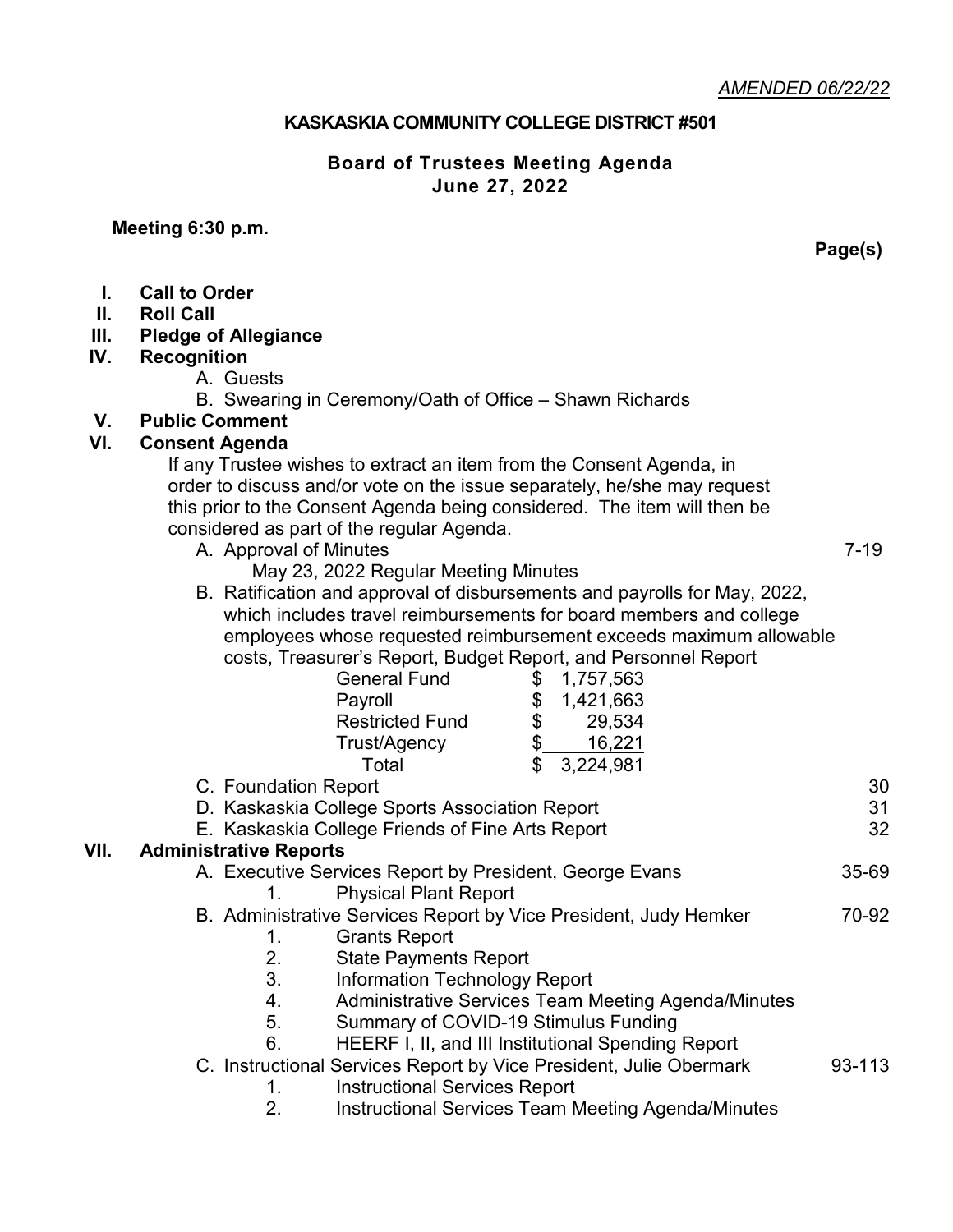# D. Student Services Report by Vice President, Susan Batchelor 114-140

- 1. Enrollment Services
- 2. Veterans Services
- 3. Registrar Report
- 4. Education Centers
- 5. Equity and Access Report
- 6. Workforce Equity Initiative Grant
- 7. Retention and Support Services
- 8. TRIO Student Support Services
- 9. Athletics
- 10. Student Services Team Meeting Agenda/Minutes
- 11. Enrollment Report

# **VIII. Old Unfinished Business**

## **IX. New Business**

- A. Closed Session In accordance with the Illinois Open Meetings Act, and pursuant to Section 2(c) of the Act, the specific reasons for conducting an executive session meeting are as follows:
	- (1) The appointment, employment, compensation, discipline, performance, or dismissal of specific employees of the public body or legal counsel for the public body, including hearing testimony on a complaint lodged against an employee of the public body or against legal counsel for the public body to determine its validity; 5 ILCS 120/2(c)(1); and
	- (2) Collective negotiating matters between the public body and its employees or their representatives, or deliberations concerning salary schedules for one or more classes of employees; 5 ILCS 120/2(c)(2)
- B. Resolution Providing Public Inspection, Availability and Public Hearing 143-145 Notification Re: Tentative Budget for Fiscal Year 2023
- C. Resolution to Approve the FY2024 Resource Allocation Management 146-171 Plan (RAMP)
- D. Resolution to Approve the Purchase of a Paperless Workflow, 172-175 Electronic Signature, and Document Storage System (Federal Stimulus & Institutional Funding)
- E. Resolution to Approve Purchase of A/V Equipment for HB/L Building 176-179 Renovation Project (Federal Stimulus Funding)
- F. Resolution to Renew Rental Agreement with Prairie Creek 180-202 Apartments, LLC G. Approval of Salary Adjustments for FY2023 Separate Cover
- H. Approval of Revised 2022FA and 2023SU Academic Calendars 203-205
- I. Approval of Employment of Accounts Receivable Specialist 206-211
- J. Approval of Employment of Reading Link Coordinator (Replacement 212-222 Position; Grant Funded)\*
- K. Approval of Employment of Industrial Technology Instructor Greenville 223-234 Federal Prison Camp (Federal Bureau of Prisons Contract Funded Position)\*